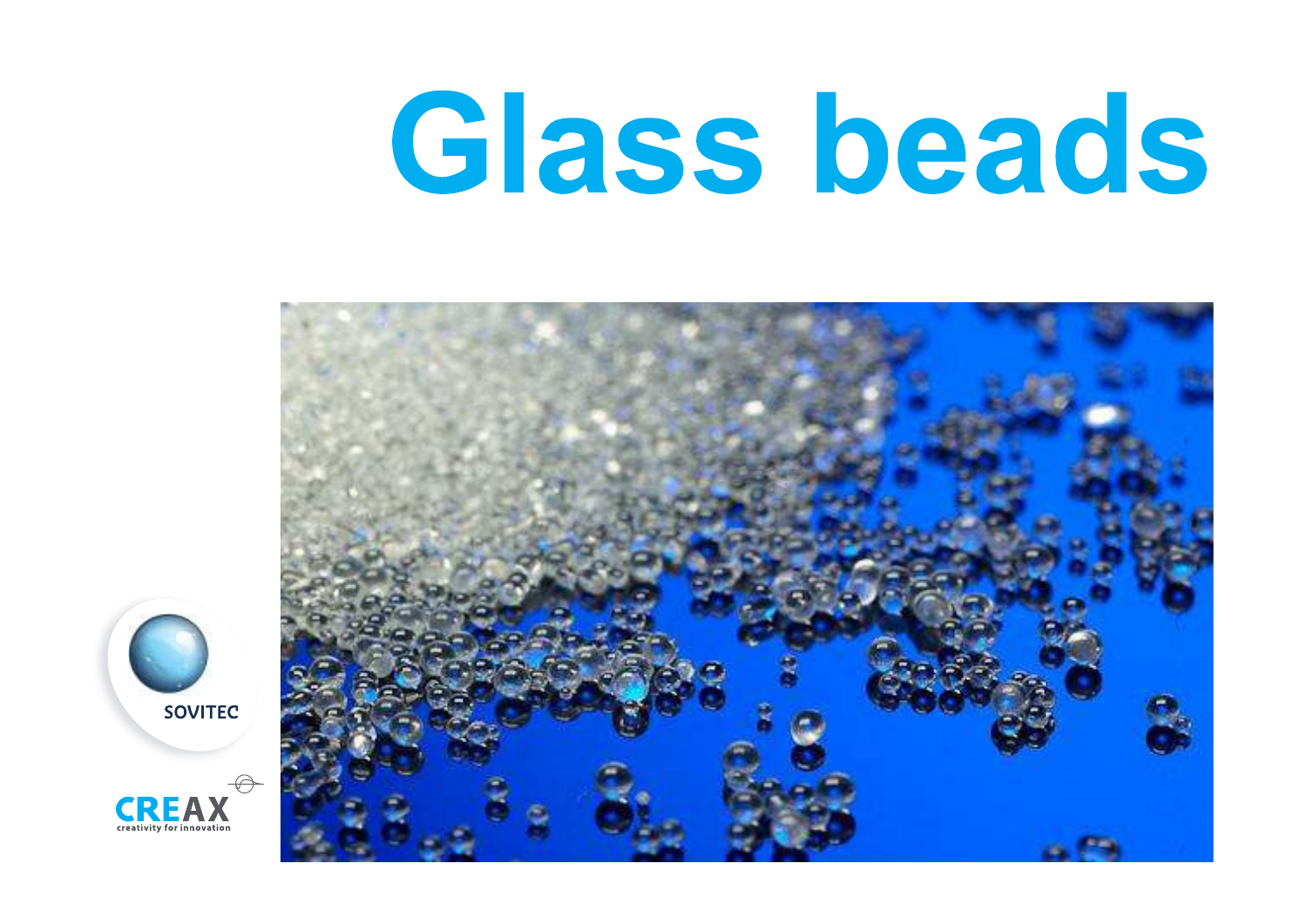## **INTRODUCTION**

Since 50 years, Sovitec is the pioneer and the leader in Europe in the production of glass beads. Sovitec's glass micro beads have a diameter between a few microns and several millimetres.

Sovitec employs 150 people and has customers in 60 countries worldwide. Sovitec focuses continuous  $n<sub>on</sub>$ improvement and innovation in its products and production processes.

CREAX is the reference in systematic innovation, problem solving and technology transfer.

Sovitec and CREAX jointly conducted an

innovation study to map new applications for the Sovitec glass beads technology. The main applications are highlighted in this brochure, structured according to the specific properties.

Explore this interesting product and do not hesitate to contact us for additional information.

Sovitec & CREAX



CREAX & Sovitec are not responsible for any legal consequence or possible claim that might result directly or indirectly from this brochure.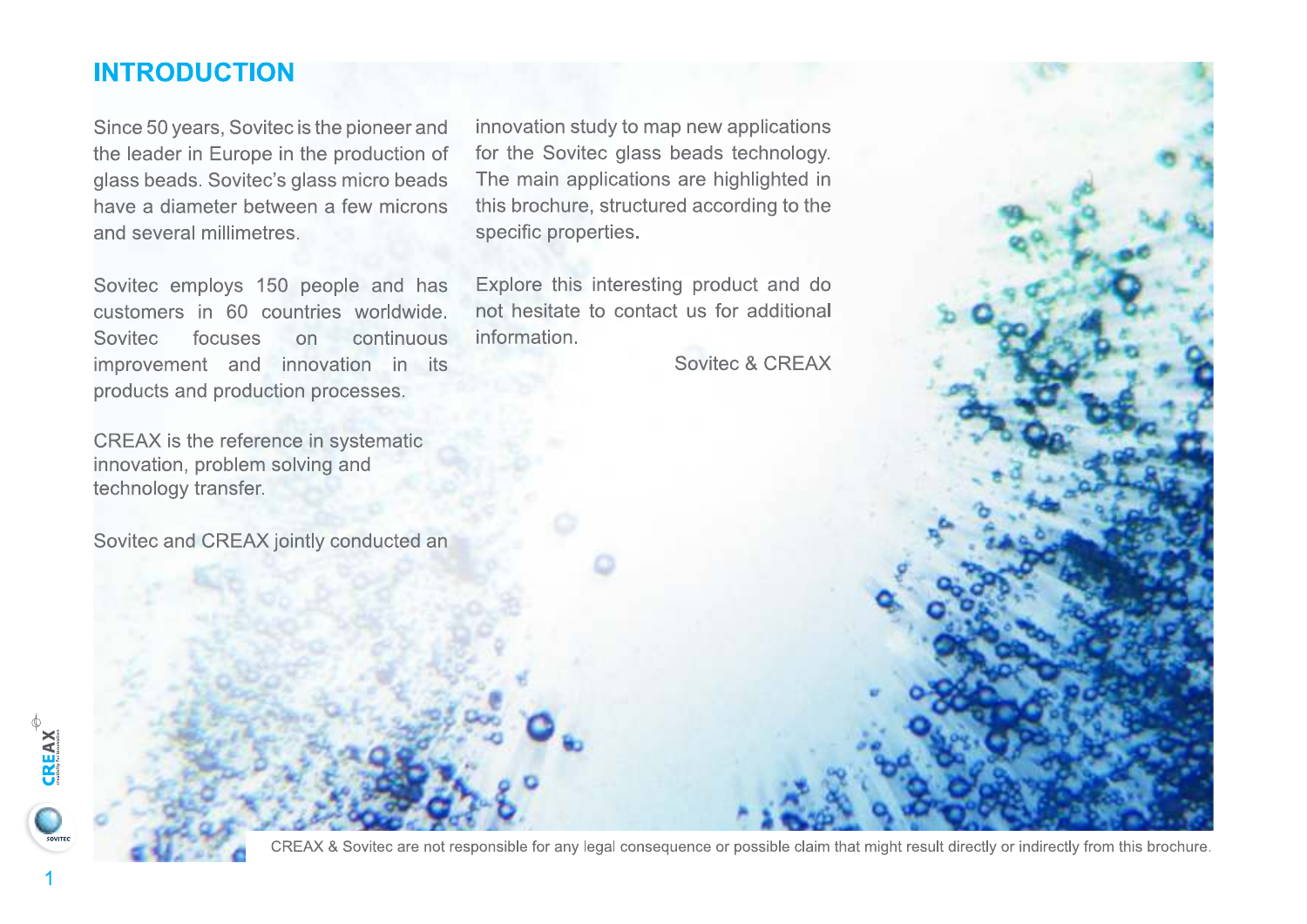## **MAIN PROPERTIES OF GLASS BEADS**

- · different particle size distribution
- · spherical
- smooth
- · uniform diameter
- transparent
- · light reflective
- hard
- inert
- colour
- · abrasion resistant
- hydrophilic
- lubricity
- fluidity
- · slippery
- · dimensional stability
- customizable surface
- physical versus chemical properties

## **APPLICATIONS TODAY**

road markings

## surface treatment by impact

fire fighting

 $CREAX$ 

 $\overline{\mathcal{L}}$ 

## cleaning building stones

reinforcement of resins

## telecommunications

## **TECHNICAL SPECIFICATIONS**

- Spherical shape with smooth surface
- Real density: 2.46 kg/dm<sup>3</sup>
- Apparent density: 1.5 -1.6 kg/dm<sup>3</sup>
- Hardness: 5.6 Mohs / 47 HRc / Knoop (100g) 1.5 to 1.6
- Regular composition:
	- SiO<sub>2</sub>: 70 to 75 %  $CaO:7$  to 11% Na<sub>2</sub>O: 13 to 15 %
	- Al<sub>2</sub>O<sub>3</sub> <  $2\%$
	- $MqO < 5%$  $K_0$ O < 1%
	-
- Other compositions can be made on request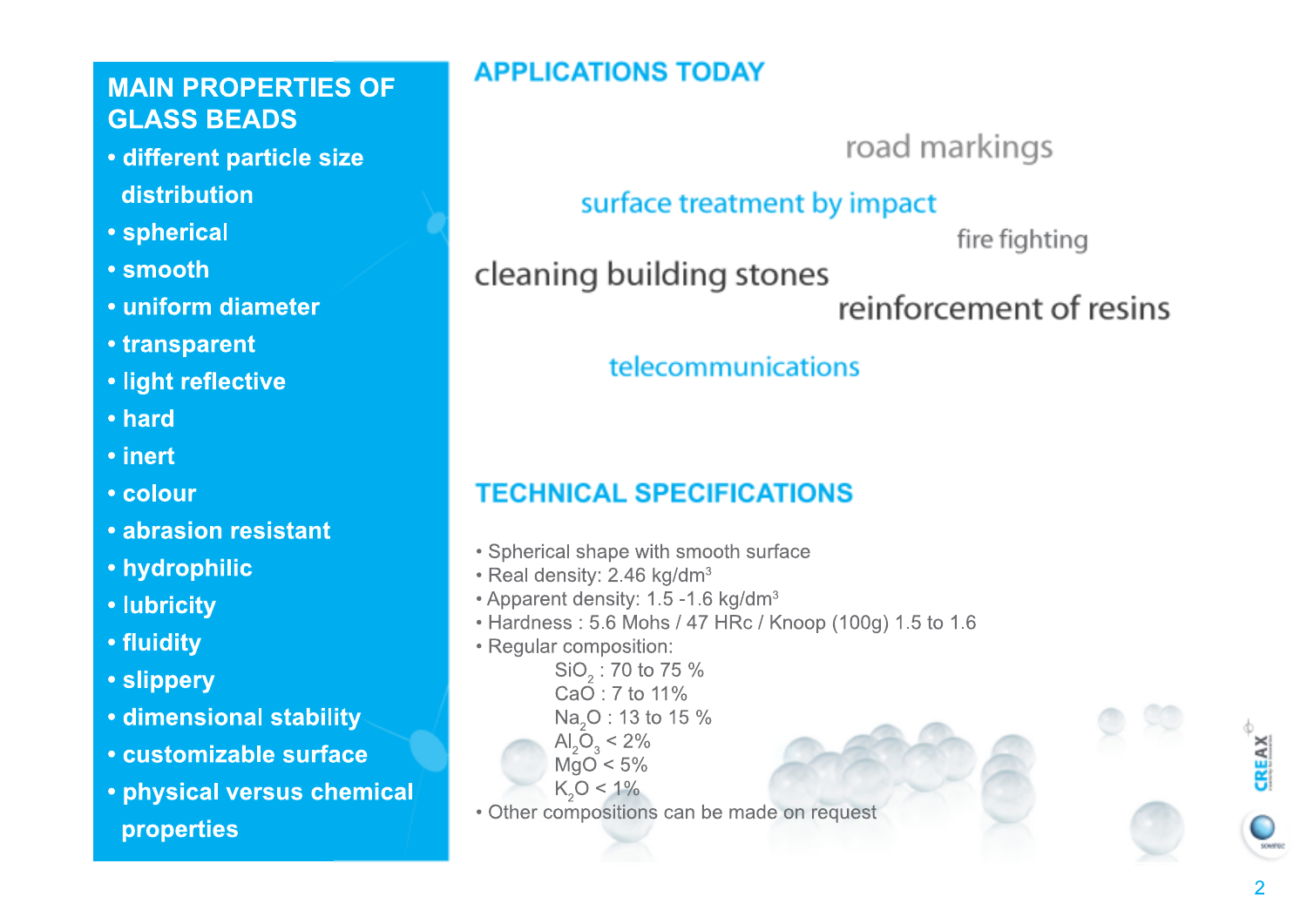

The glass beads produced by Sovitec are available in a range of different sizes. The smallest glass beads have a diameter of 1 micron and the biggest have a diameter of 3 millimeters. Each size corresponds to specific functions and applications. Sovitec can also provide any particle size distribution (PSD), from very narrow to wide. It matters because a large PSD results in a higher packing factor. For instance, the glass beads density goes from 1.5 to 2.5 depending on the size and the PSD. By carefully choosing these parameters, one can easily finetune properties like surface area, void content and fluidity.

 $\bigcirc$  soving

This is of high importance for applications such as filtration: the size from which unwanted materials would be blocked depends on glass beads size and PSD. The pressure drop, or resistance to flow,

is also influenced by these parameters. The glass beads filtration performance can be useful for aquaria, ponds, pools in domestic or industrial application, water treatment, drainage material for landscaping, tennis courts, sport field, playgrounds, roofs, filters in pharmaceutical processes, etc...

The glass beads could also serve as a substrate media for growing plants without soil (hydroponics), landscaping for golf courses, roofs, aerating media for potted plants, laboratory distillation columns, pouring media, dispersible granular substrates for pesticide delivery, cultivation supports for mussels water filtering.

#### **Size range**



#### **POSSIBLE APPLICATIONS**

#### **Filtration**

- · aquaria
- ponds
- · pools in domestic or industrial applications
- water treatment
- drainage material for landscaping
- tennis courts
- $\cdot$  roofs
- filtering in pharmaceutical **processes**

#### **Substrate**

- hydroponic systems
- · landscaping for golf
- courses, roofs, etc
- aerating medium for potted plants

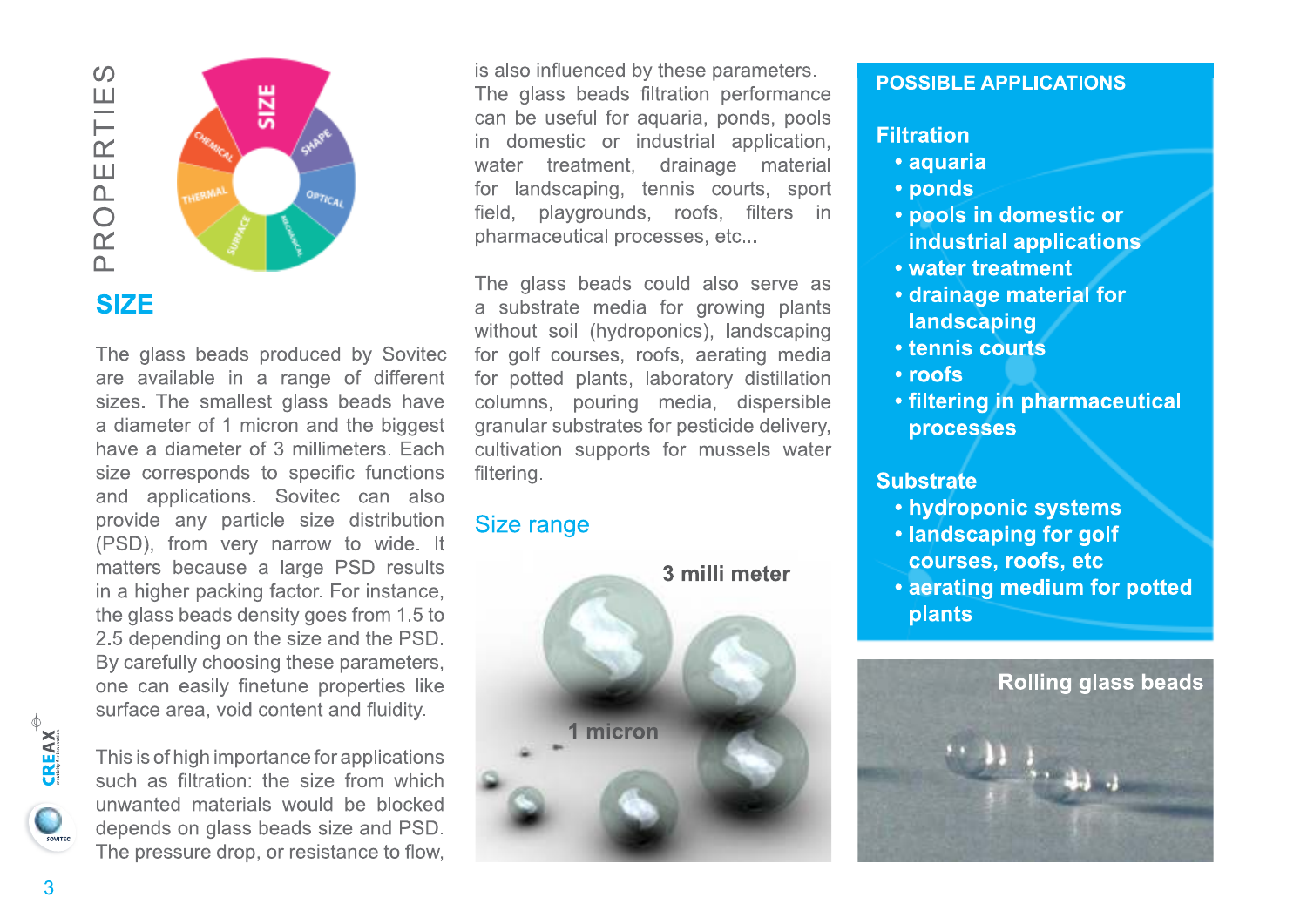## $\Omega$ PROPERTIE



## **SHAPE**

#### **Perfect spheres**

Glass beads are used for prestressing shot-blasting using wet or dry methods. The aim of this process is to increase the mechanical resistance of the items subjected to the treatment and to improve their life span. There is no chemical contamination of the pieces so there is no need for any subsequent decontamination stage. Moreover. the round shape also imparts crush resistance, thus it is no surprise that glass beads are used to grind materials, such as vegetable products.



#### **Fluidity**

Because of the spherical shape the glass beads act as a flow of viscous liquid; they adapt to all difficult to access shapes and can be used to clean hollow articles. The glass beads can be recovered, cleaned and reused. Due to their compressive strength they strike the contamination particles and can be used in combination with a pressurized liquid. When incorporated into a resin or a slurry, glass beads impart easier applications and processes.



#### Gentle cleaning

Adding granules to detergents is a well known technique for cleaning. In most of the known technologies the granules consist of the detergent itself pressed into the solid state. Glass beads could take over the benefits of the granules like hitting the dirt. The smooth surface the glass beads, ensures that of

machines won't be damaged. Moreover the accessibility of the surfaces which need to be cleaned will increase. It is even possible to decrease the cleaning temperature by using glass beads instead of conventional detergent granules.

#### **POSSIBLE APPLICATIONS**

#### **Perfect spheres** • shot-blasting

#### **Fluidity**

- cleaning of hollow articles like pipes and machinery
- cleaning additive for detergents

#### **Gentle cleaning**

- **Additive for easy application** 
	- painting
	- · flooring
	- filler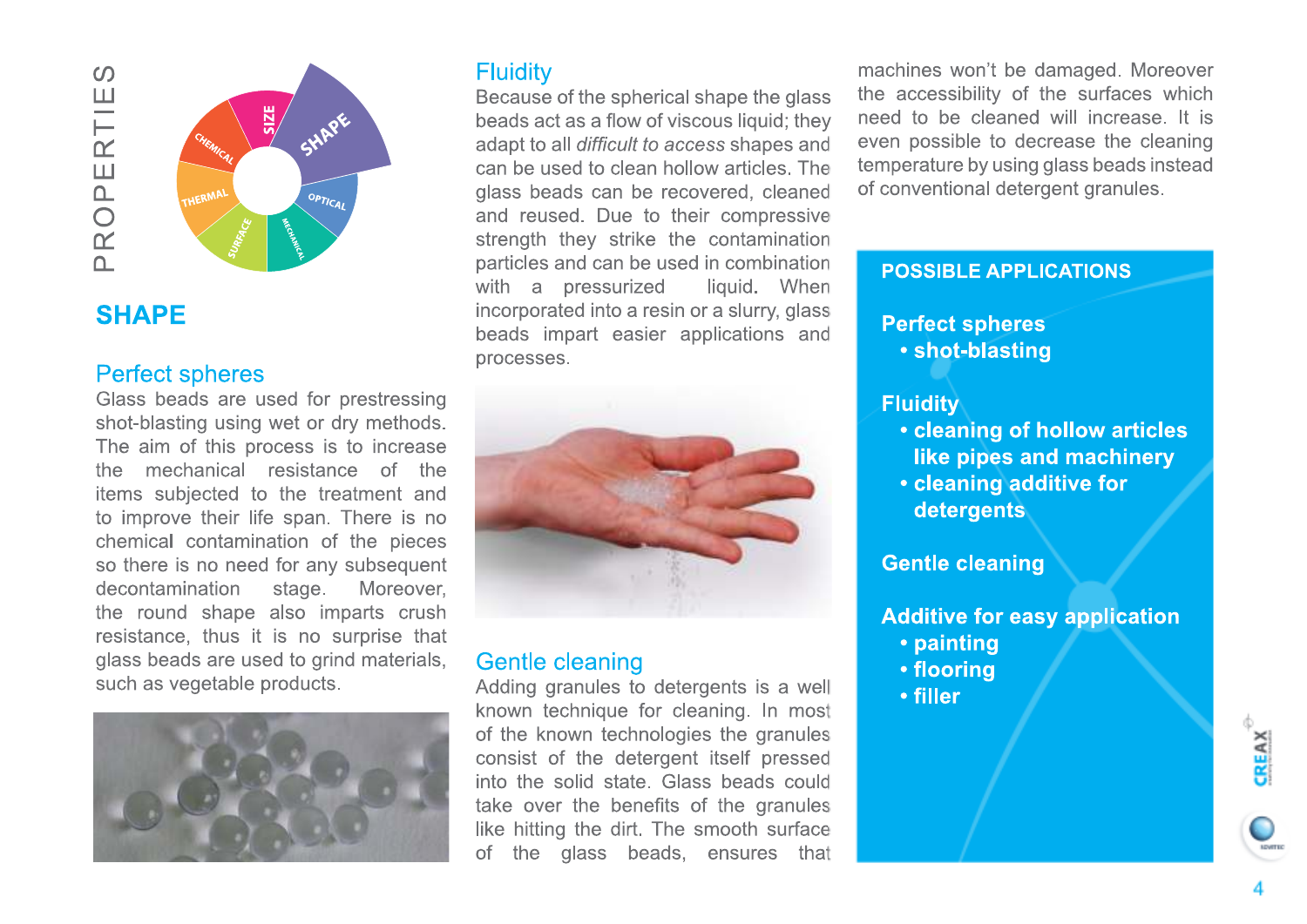



## **OPTICAL**

#### **Reflection**

One layer of glass beads can irregularly reflect light, causing the surface underneath to maintain colour yet appear glittered or mat, depending on the bead size. Multiple layers cause interference and produce direction dependent colour effects.

This property is useful in a broad range of products increasing visibility and safety. Since the drivers' vision of the



Glass beads in paint for road markings

road in the night is mainly due to the retro-reflection of the car lights on the road markings, Sovitec has developed new types of coated glass beads with a larger diameter up to 2 mm which will remain over the outflow of water under rainy conditions providing the drivers with enough visibility to carry on driving in a safe way.

#### **Diffusion**

Light diffusing material (like glass beads) softens directional light by scattering. The resulting beam appears softer and more general, with shadows lessened or even completely absent. It looks more natural and more like daylight. It flatters subjects by diplomatically suppressing pits and cracks. Based on this property the beads can be used in car light housings, LCD and LED screens but also in personal health care for shine control creams.

#### **Refraction**

Refraction occurs when light waves travel from a medium with a given refractive index to a medium with another at a determined angle. A glass bead layer could be sprayed on transparent layers to secondly refract the light. E.g.: beamer lens, flat screens, LED lighting.

#### **POSSIBLE APPLICATIONS**

#### **Reflection**

- road markings
- pearlescent paint and ink
- car parts
- make-up
- party decoration
- · safety wear

#### **Diffusion**

- LCD & LED lighting
- car light housing
- photography lighting
- shine control creams

#### **Refraction . LCD lighting**

· beamer lens



M)

SOVITED

 $CREAX$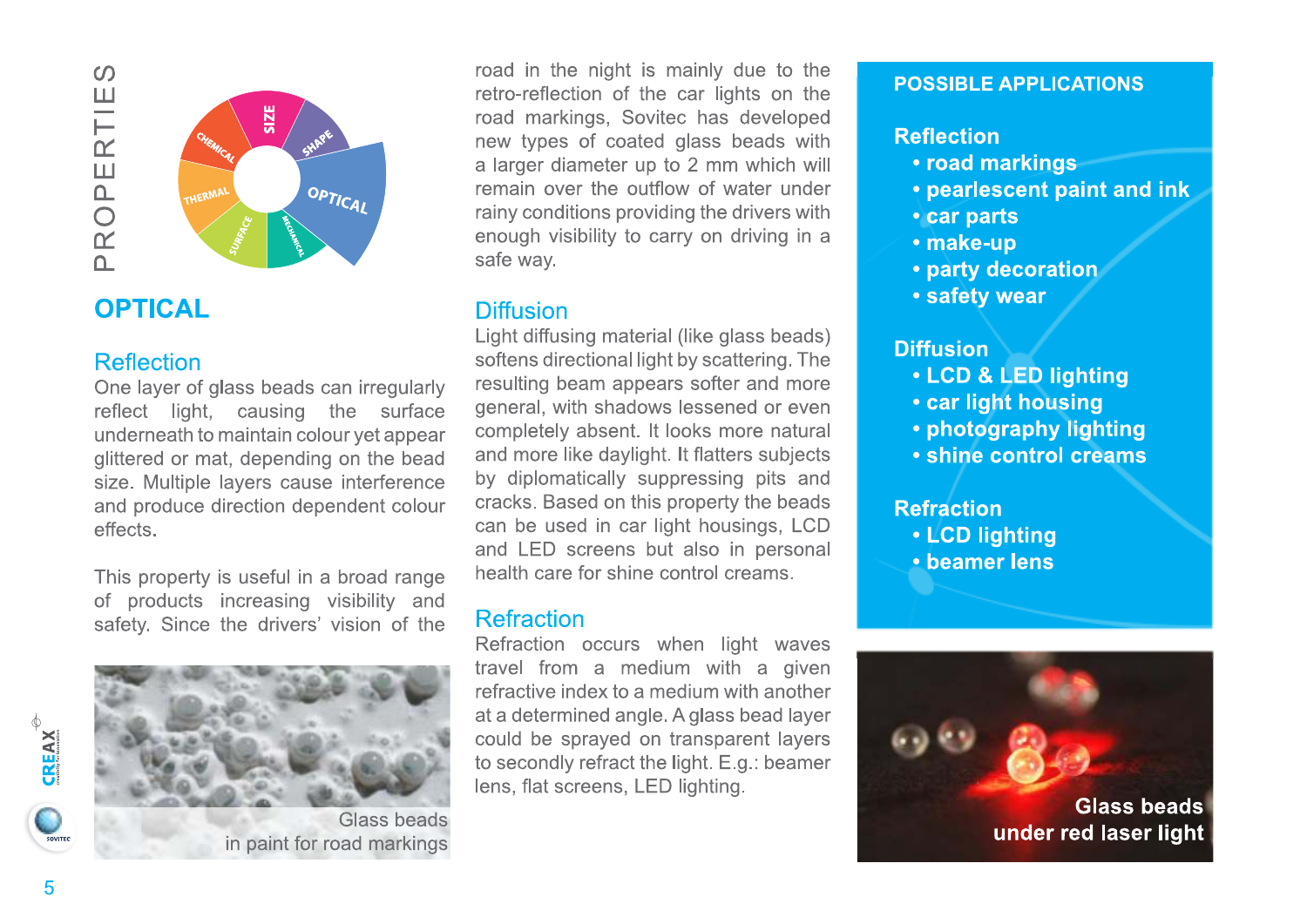$\Omega$ PROPERTIE



## **MECHANICAL**

#### **Compressive strength**

Glass has a high intrinsic strenath. Everybody has experienced how hard glass is, usually it is even harder than steel. Although glass is brittle in tension, it has outstanding compressive strength. Glass beads offer you the best of both worlds. They withstand high compression loads and the round shape also helps by spreading stress.

#### Scratch resistance

Due to its high hardness, glass beads have good scratch resistance. Embedded in a matrix, glass beads increase hardness and decrease wear through higher scratch resistance and lower friction. The round shape makes glass beads fully isotropic in 3D. Possible applications are: additive for release coatings, increasing the coating lifetime, anti-scratch sunglasses, motorcycle fairing, sliding aid, artificial bones, solid hydraulic media, etc.

#### Abrasion resistance

Wax and polishes are mainly used to protect a surface and to make an object shiny. Glass beads have the benefit of being durable. Because of the small dimensions they are also extremely applicable for filling hair cracks in surfaces that need to be protected from moisture, to minimize the chance on corrosion or further cracking. For these reasons glass beads can be used as polish additive for vehicles, music instruments, skis, surf boards, floors, etc.

#### Lubrication

Solid lubricants are mostly integrated in applications where it is desirable to reduce the friction when metal contacts metal. Glass beads reduce the friction, increase the durability and create a smooth surface. Glass beads can be used as solid lubricant for conveyor and fitness belts, in transportation (automotive, trains and bikes) and as lubricant spray.

#### **POSSIBLE APPLICATIONS**

#### **Scratch resistance**

- · additive for release coating
- . increasing coating lifetime
- · anti-scratch sunglasses
- motorcycling fairing
- · sliding aid
- · artificial bones
- · solid hydraulic media

#### **Abrasion resistance**

- · polish additive for vehicles, skis, surf boards, floors, etc.
- . solid lubricant for conveyor belts and fitness **belts**
- solid lubricant in transportation

#### **Lubrication**

• lubricant spray

#### **Filler** • filler substrate in water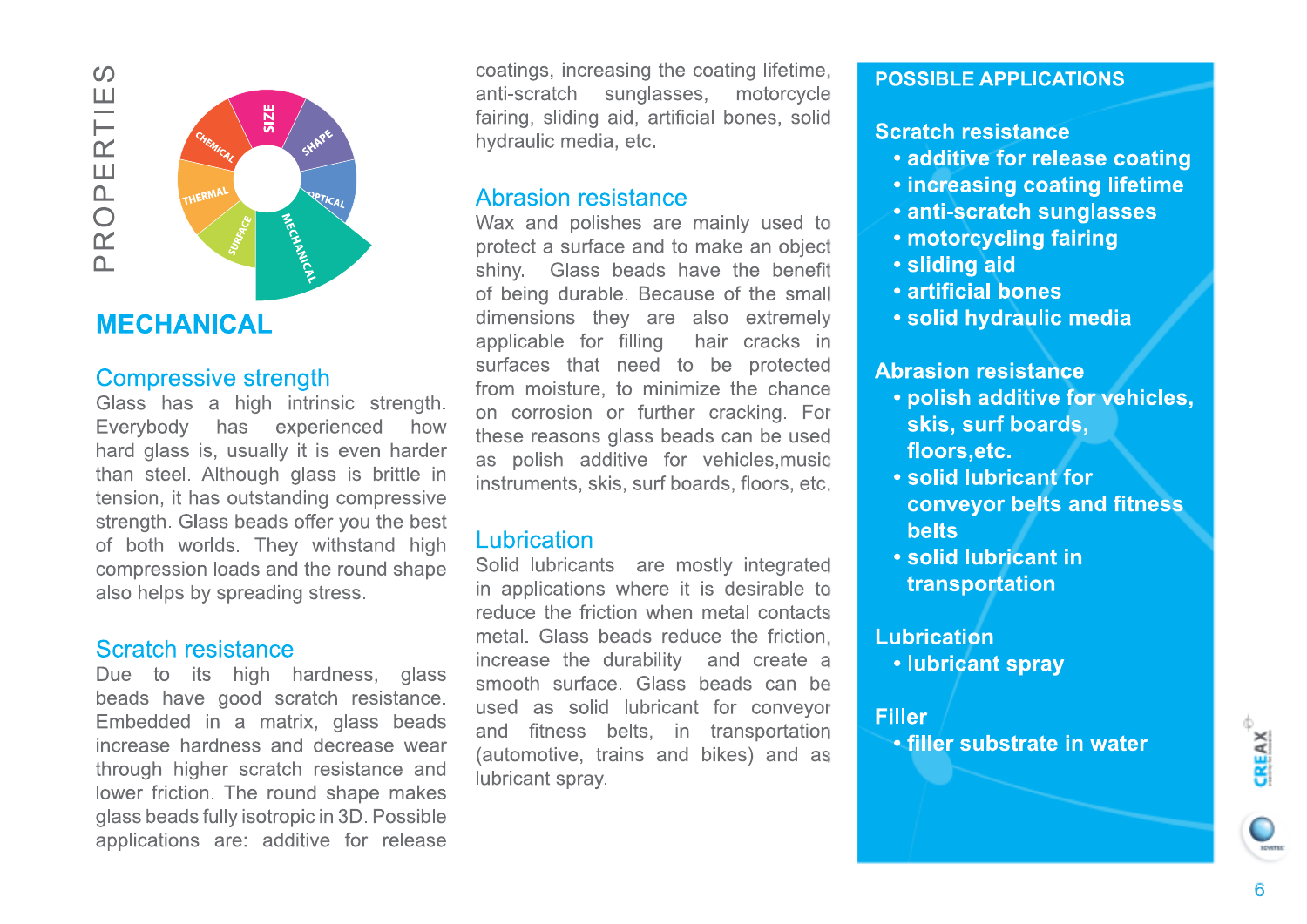

## **SURFACE**

#### Smoothness & anti-stick

In the production of moulded parts smoothness of the surface is crucial for certain applications. Due to its surface properties glass beads can improve the smoothness of components used in air planes, sport vehicles and sport equipment.

But also in many household applications anti-stick properties are crucial for the good working. Examples are ceramic and induction cooking equipment, irons, barbecue grids, etc.

#### Film forming & coatings

Micro beads can form films on surfaces and may lower evaporation. They can also have a drying effect (desiccant). It is possible to create several coatings with additional functions like self-cleaning, self-, etc.

## **Filler**

Due to their mechanical and inertial properties, beads can be used as filler substrate in water. Fillers are mainly used as particles added to material to lower the consumption of more expensive binder material, to have better properties.



#### **Absorption**

Their surface is also responsible for the very low oil absorption coefficient (see table). Thus, without increasing the viscosity of the matrix, glass beads can be used as filler in paint, coatings for quide systems for doors, as coating in irrigation systems, conveyor belts, etc.

#### **POSSIBLE APPLICATIONS**

#### Smoothness & anti-stick

- · air planes
- · sport vehicles
- sport equipment
- ceramic cooking equipment
- induction cooking equipment
- irons
- barbecue grids

#### **Film forming & coatings**

- · desiccant
- self-cleaning coating
- . filler in coatings for guide systems for doors
- coating in irrigation systems
- coating for conveyor belts

#### **Oil absorption coefficient**

| <b>Filler</b>     | Size (µm)  | <b>OAC</b> |
|-------------------|------------|------------|
| Glass beads       | $0 - 50$   | $17 - 20$  |
| CaCO <sub>3</sub> | $0 - 30$   | $20 - 30$  |
| Chalk             | $0.4 - 5$  | $36 - 40$  |
| Mica              | $4 - 70$   | $65 - 72$  |
| <b>Talc</b>       | $1.4 - 19$ | $22 - 57$  |

 $\bigodot$ <sub>SOVITEC</sub>

 $C R E A X$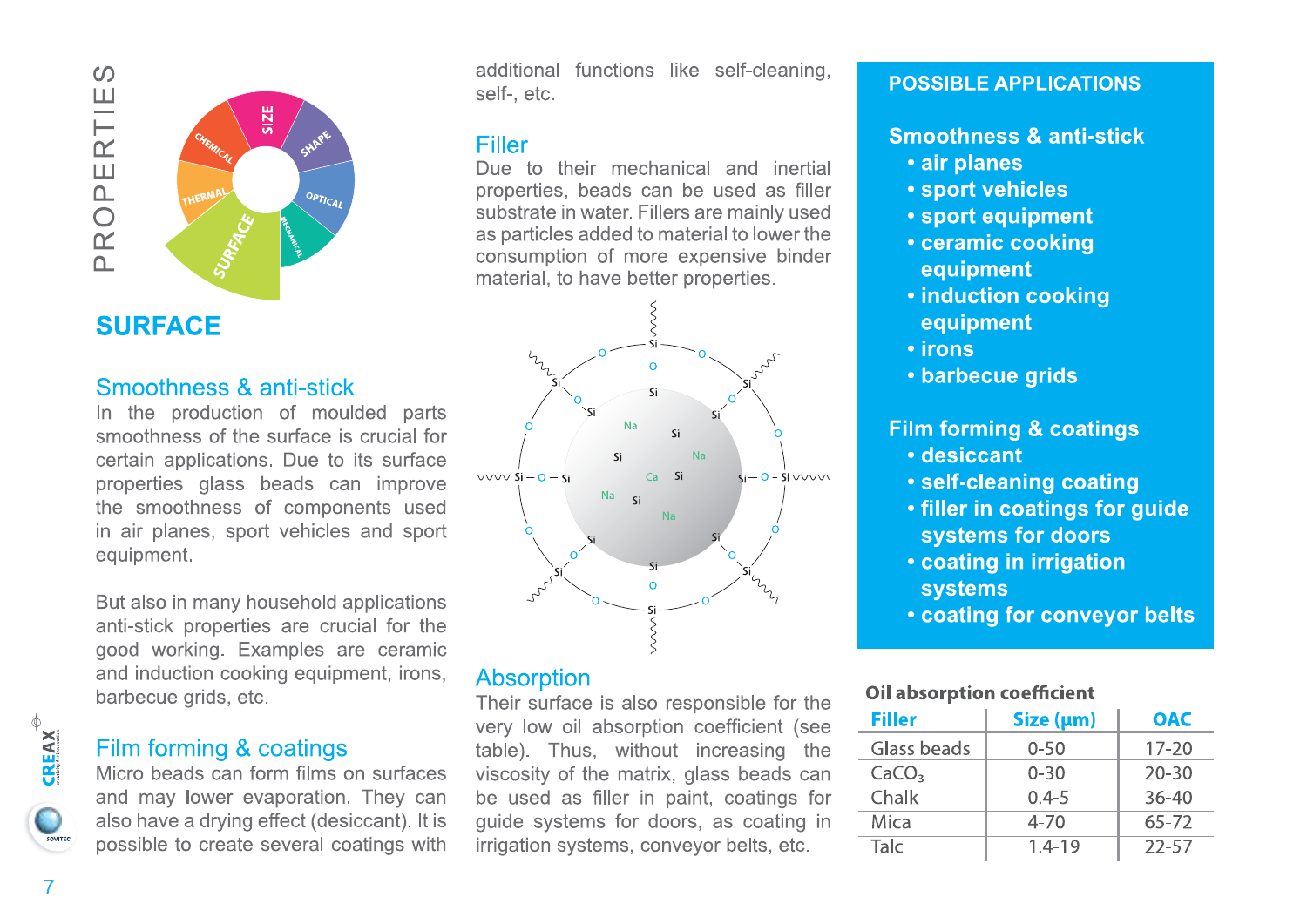

## **THERMAL**

#### Low thermal expansion

Due to a low coefficient of thermal expansion, glass beads have an excellent dimensional stability to temperature exposure. Glass beads are of great help regarding to heat stress introduced during processing or product lifetime

Glass beads also contribute to heat distribution, which limits failure caused by local overheating. The beads can be used as process aid in vulcanisation, thermal insulation, heat exchange, solid storage medium, faster process cycles.

#### Fire resistant

When exposed to fire, glass beads will not burn, generate toxic gas nor support flame propagation. They will eventually soften above 600°C.

Thus they can be used as fire resistant additive, i.e. in fire fighting apparatus or firemen equipment.

#### Large surface area

Having a large surface area, glass beads are useful for surface limited thermal processes. Glass beads are useful for distillation column or dry sterilization.



#### **POSSIBLE APPLICATIONS**

#### Low thermal expansion

- · process aid in vulcanisation
- thermal insulation
- heat exchange
- · solid storage medium
- **faster process cycles**

#### **Fire resistant**

• fire resistant additive for fire fighting apparatus or firemen equipment

Large surface area · dry sterilisation

· distillation columns

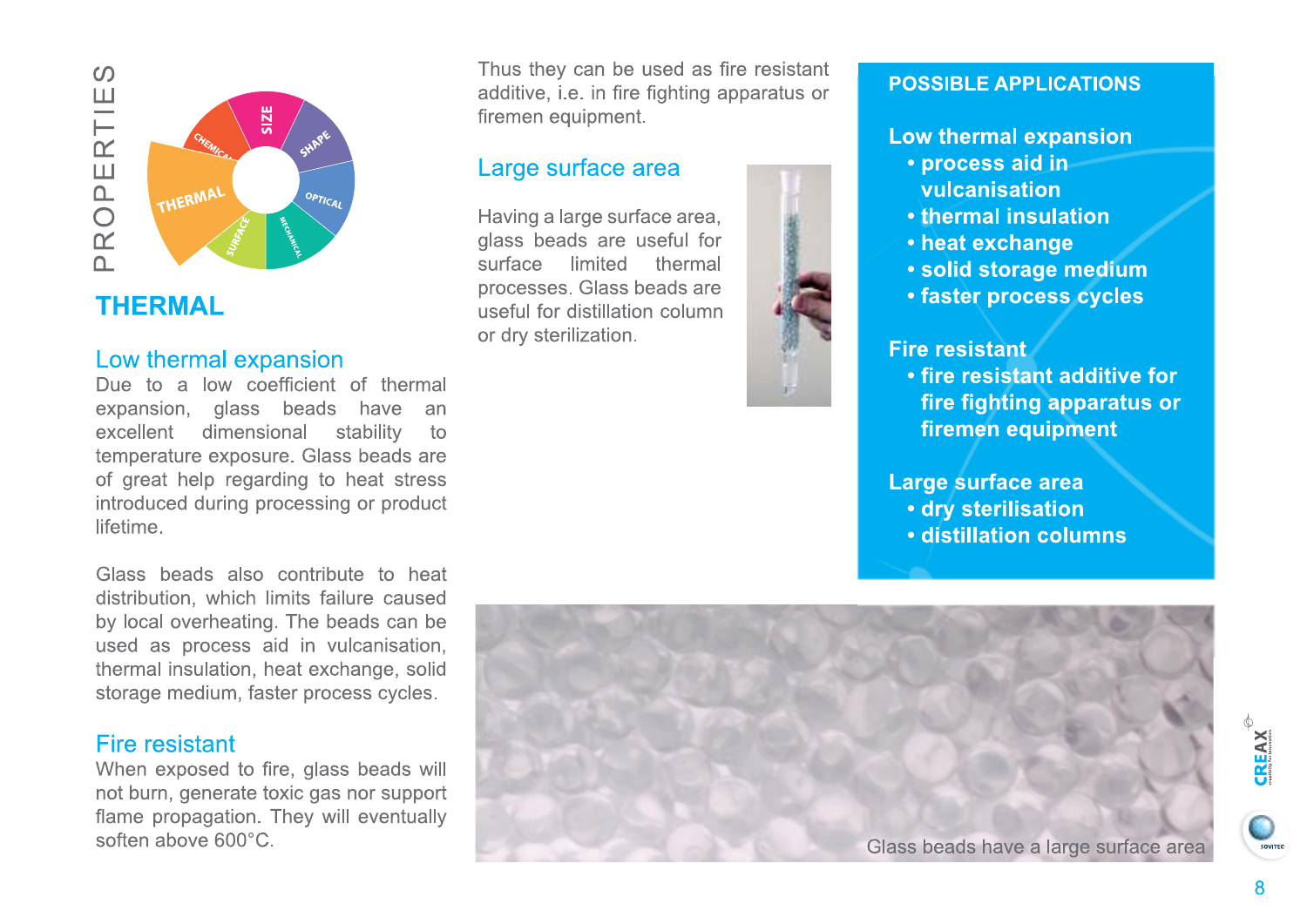

## **CHEMICAL**

#### Inert

Inherently to the glass composition, glass beads are unaffected when subjected to varying conditions of light irradiation, moisture, chemical environment, temperature, pressure, or other stress. This property ensures glass beads will not chemically react and make it suitable for applications where stability in demanding conditions is needed. In addition, glass beads are biologically inert and absolutely non allergenic.

The chemical structure of the glass beads will also limit gas diffusion or improve gas barrier properties. The round shape allows a homogenous dispersion thus limits leakage or weak point. Gas barriers can be advantageously used in: food preservation, medicine containment, inflated bladders (tire, pressurized container, balloon), electronics, etc.

#### **Electrical insulator**

As an electrical insulator, glass beads can be electrostatically charged to stick on surfaces or provide oil electrostatic filtration.

The glass beads' surface is also easily functionalized with a wide range of products, e.g. hydrophobic treatment, metal coating, releasable agent, etc. Surface properties can be tuned according to customer's requirements. for instance to make it compatible with any material.

#### **Growing media**

The Sovitec spheres can act as growing media, for plants and bacteria. Plants growing in this media can benefit from a better aeration, deeper root growth and improving air circulation. Other factors like an improved aesthetical look, the possibility for adding colour to the beads or coating them with minerals, give the beads superior properties. This glass beads media can be used in plants & garden soils, pot earth, modular plant systems, hydroponic systems.

#### **POSSIBLE APPLICATIONS**

#### **Inert**

- medicine containment
- food preservation
- · electronics
- . inflated bladders like tires. pressurized containers and balloons
- vulcanization process of tires. watches. rubber floor carpets, shoes, etc.
- · donning powder for surgical gloves
- · skin care
- cosmetics

#### **Electrical insulator**

• electrostatic filtration

#### **Growing media**

- · plants & garden soils
- pot earth
- · modular plant systems
- hydroponic systems
- · bacteria
- microbiology
- pharmacy

**SOVITEC** 

 $\begin{picture}(180,170)(-10,0) \put(0,0){\line(1,0){15}} \put(10,0){\line(1,0){15}} \put(10,0){\line(1,0){15}} \put(10,0){\line(1,0){15}} \put(10,0){\line(1,0){15}} \put(10,0){\line(1,0){15}} \put(10,0){\line(1,0){15}} \put(10,0){\line(1,0){15}} \put(10,0){\line(1,0){15}} \put(10,0){\line(1,0){15}} \put(10,0){\line(1,0){15}} \put(1$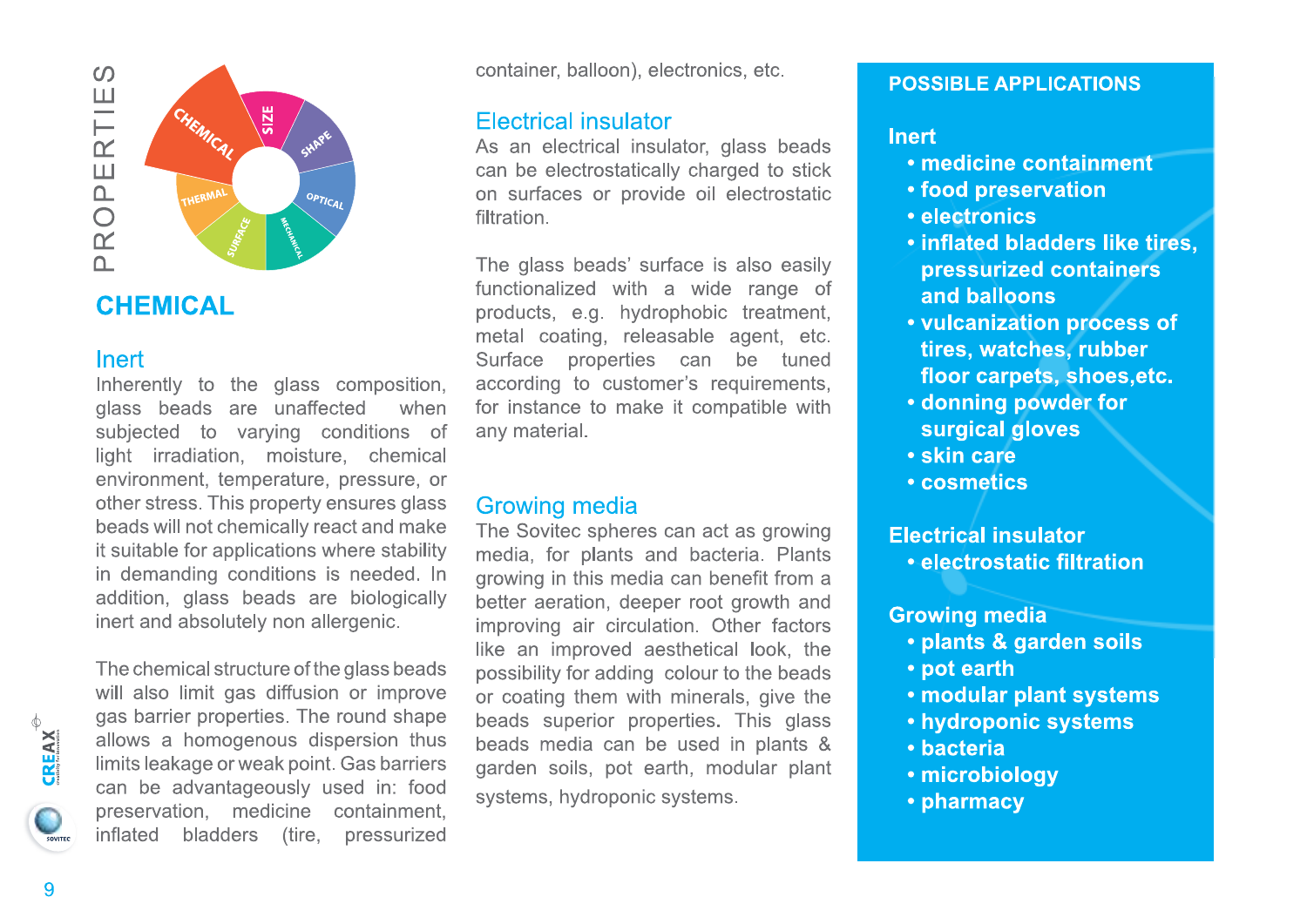